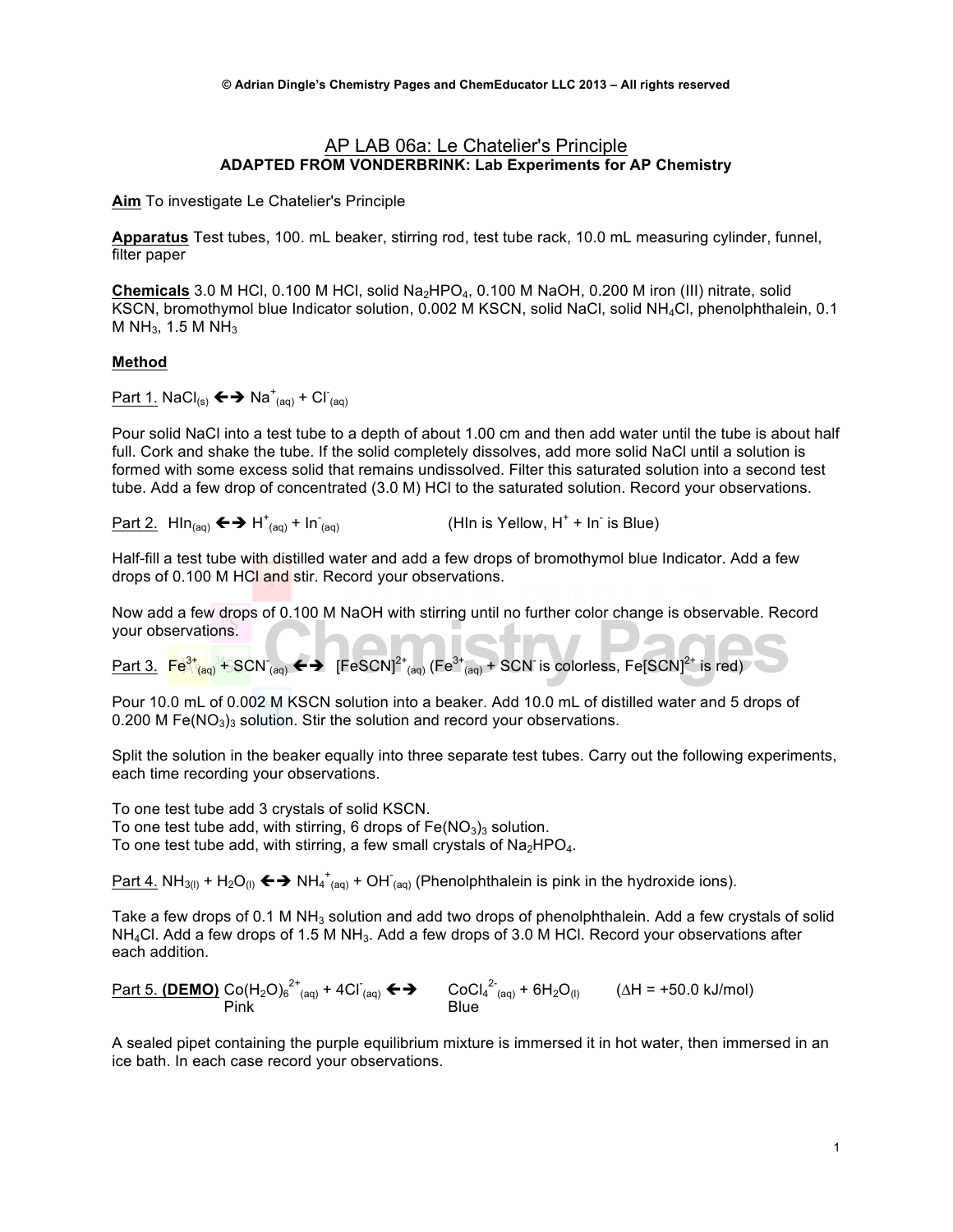# **Results**

# Part 1.

| Result of adding conc. HCI to saturated NaCl | Explanation |
|----------------------------------------------|-------------|
|                                              |             |
|                                              |             |
|                                              |             |
|                                              |             |
|                                              |             |
|                                              |             |
|                                              |             |
|                                              |             |
|                                              |             |
|                                              |             |
|                                              |             |

# Part 2.

| Result of adding HCI                                 | Explanation |
|------------------------------------------------------|-------------|
| $-9-$<br>16 <sub>c</sub><br>len i<br>53 <sub>1</sub> | П           |

| Result of adding NaOH | Explanation |
|-----------------------|-------------|
|                       |             |
|                       |             |
|                       |             |
|                       |             |
|                       |             |
|                       |             |
|                       |             |
|                       |             |
|                       |             |
|                       |             |
|                       |             |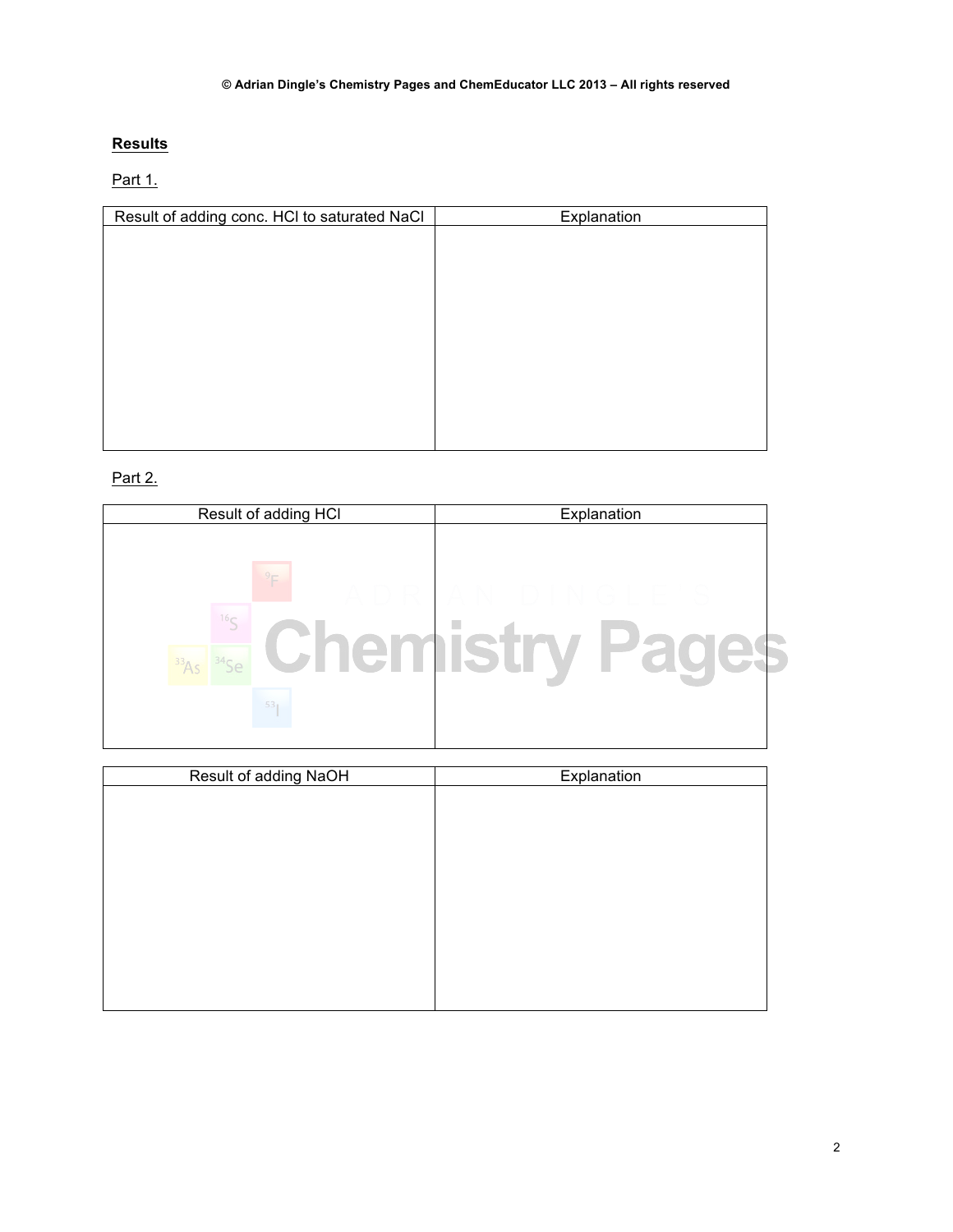# **© Adrian Dingle's Chemistry Pages and ChemEducator LLC 2013 – All rights reserved**

Part 3.

| Color of $Fe(NO3)3$                   |  |
|---------------------------------------|--|
| Color of KSCN                         |  |
| Color of complex ion $[Fe(SCN)]^{2+}$ |  |

| <b>Complex Solution</b>                                                             | <b>Observations AND Explanation</b> |
|-------------------------------------------------------------------------------------|-------------------------------------|
| Test tube with solid KSCN added                                                     |                                     |
| 16 <sub>S</sub><br>$\Box$<br>Test tube with Fe(NO <sub>3</sub> ) <sub>3</sub> added | stry Pages                          |
| Test tube with Na2HPO <sub>4</sub> added                                            |                                     |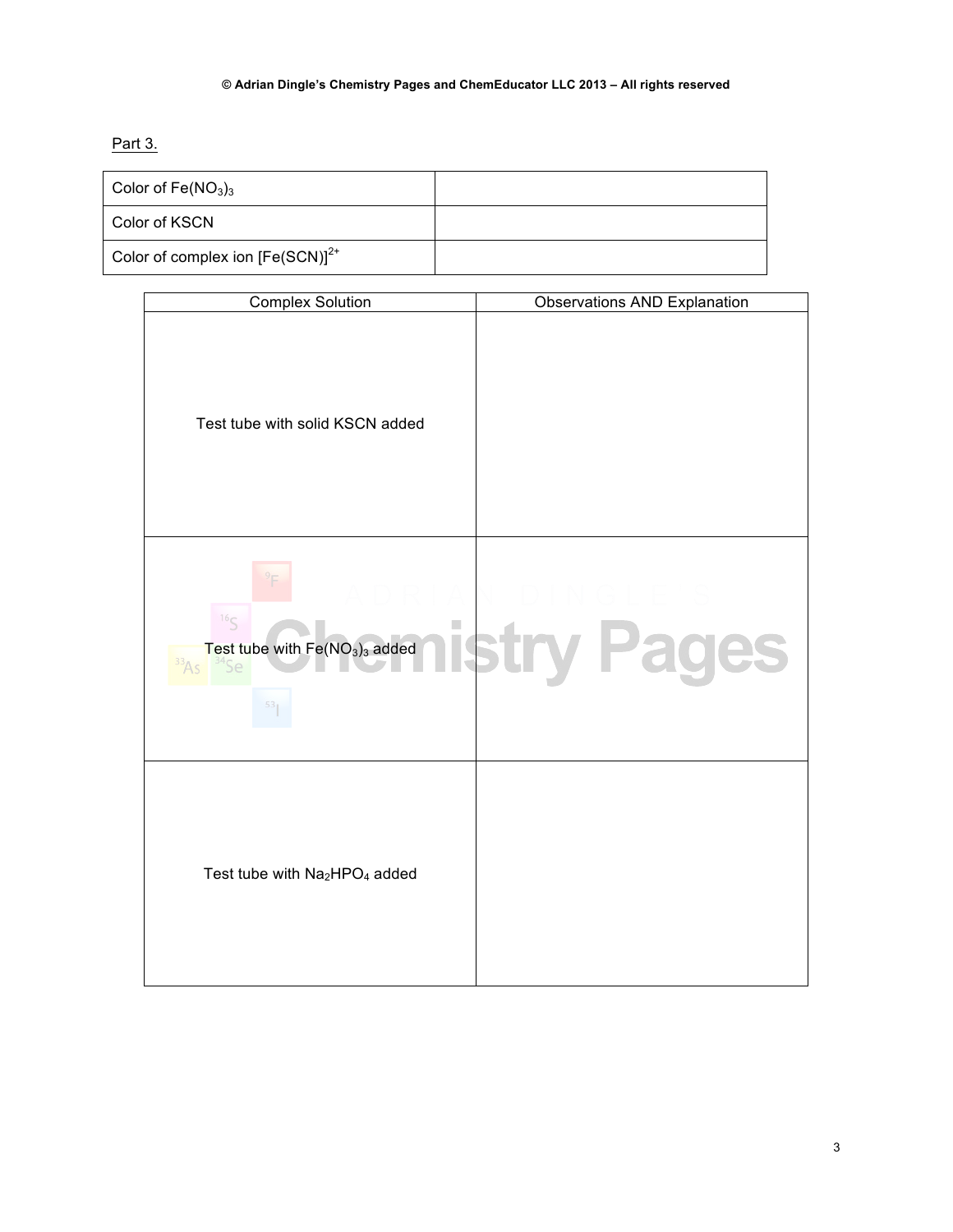### **© Adrian Dingle's Chemistry Pages and ChemEducator LLC 2013 – All rights reserved**

Part 4.

| Result of adding Phenolphthalein | Explanation |
|----------------------------------|-------------|
|                                  |             |
|                                  |             |
|                                  |             |
|                                  |             |
|                                  |             |

| Result of adding NH <sub>4</sub> Cl solid | Explanation |
|-------------------------------------------|-------------|
|                                           |             |
|                                           |             |
|                                           |             |
|                                           |             |
|                                           |             |
|                                           |             |

| Result of adding 1.5M NH <sub>3</sub> | Explanation |
|---------------------------------------|-------------|
|                                       |             |
|                                       |             |
|                                       |             |
| $9 -$                                 |             |

| Result of adding 3.0M HCl | Explanation |
|---------------------------|-------------|
| <b>STEP</b>               |             |
| 53 <sub>1</sub>           |             |
|                           |             |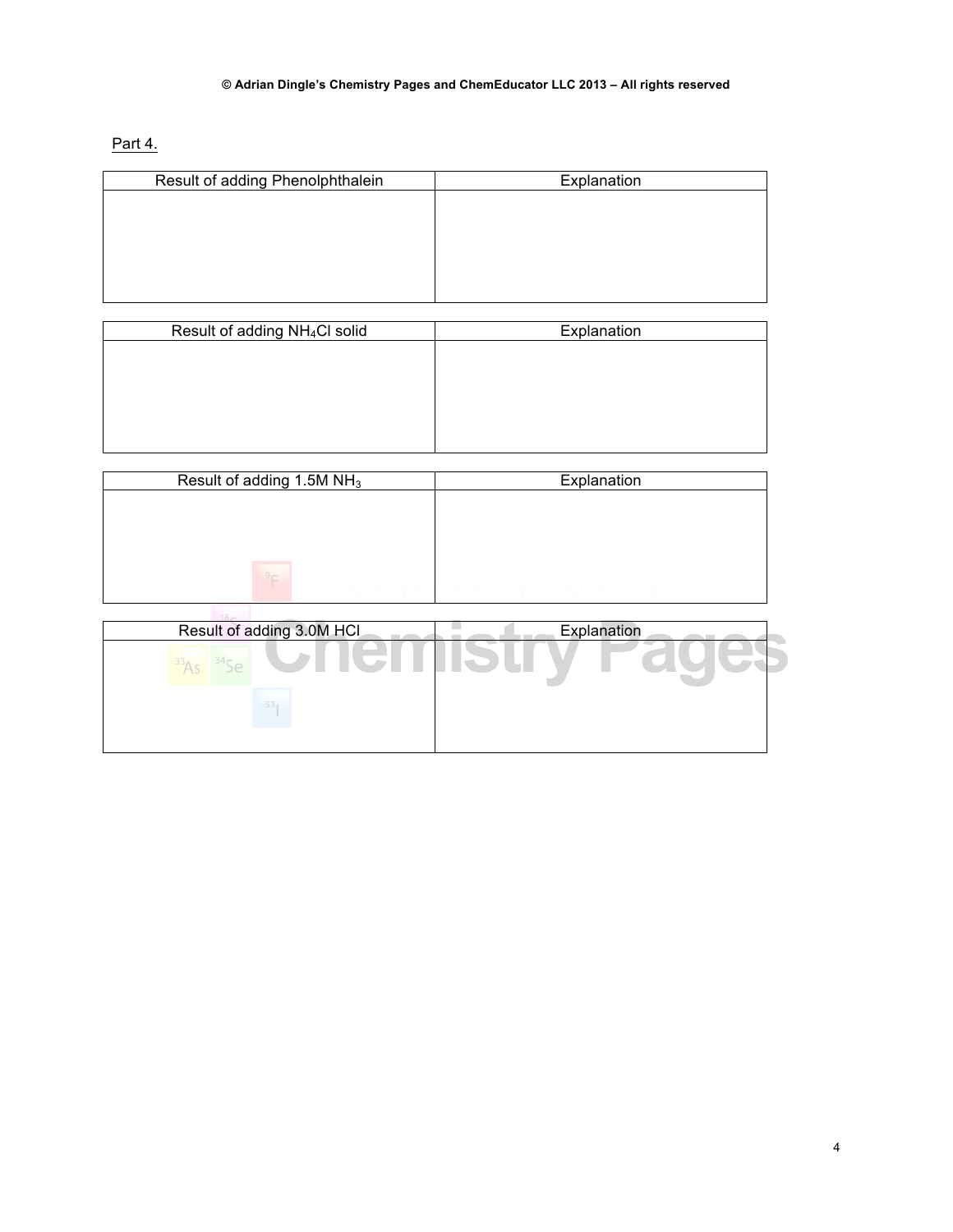Part 5 **(DEMO)**.

| Effect of heating the pipet | Explanation |
|-----------------------------|-------------|
|                             |             |
|                             |             |
|                             |             |
|                             |             |
|                             |             |
|                             |             |
|                             |             |
|                             |             |
|                             |             |
|                             |             |
|                             |             |

| Effect of cooling the pipet | Explanation |
|-----------------------------|-------------|
|                             |             |
|                             |             |
|                             |             |
|                             |             |
|                             |             |
|                             |             |
|                             |             |
| 16 <sub>C</sub>             |             |
|                             |             |
|                             |             |
|                             |             |
| 53                          |             |